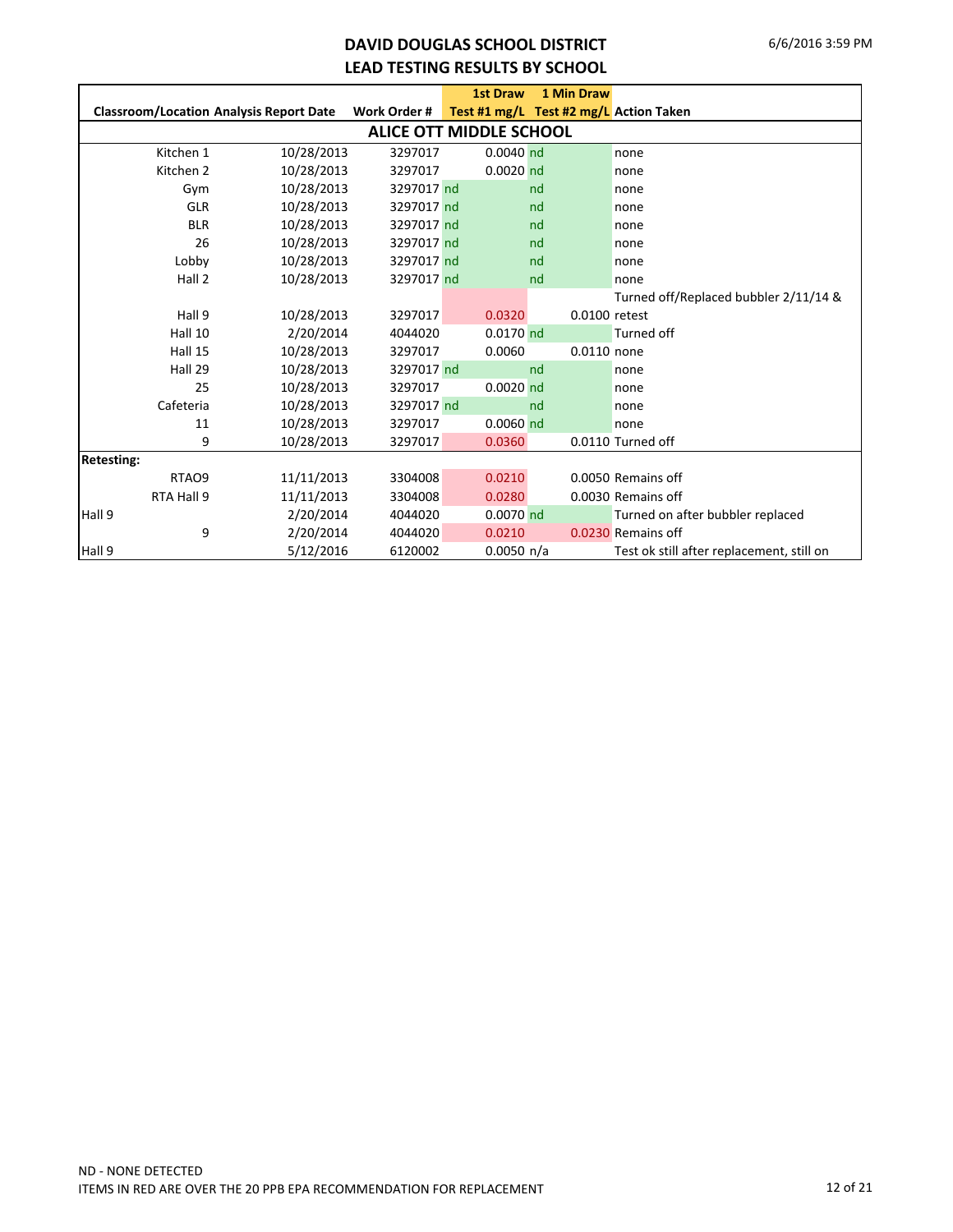|                           | llexin    |
|---------------------------|-----------|
|                           | nalytical |
| <b>LABORATORIES, INC.</b> |           |

**Services** 13035 SW Pacific Hwy Tigard, OR 97223 Tel.: (503) 639-9311 Fax: (503) 684-1588

# **ANALYSIS REPORT**

ORELAP Accredited Lab#: OR-100013

Reported: 10/28/2013 Received: 10/24/2013 Sampled By: Faye Bayer Work Order: 3297017

**David Douglas School District** 

**Professional** 

Laboratory

- L Attn: David Callaway  $\begin{array}{c} \rule{0pt}{2.5ex} \textbf{\textit{I}} \end{array}$
- 2900 SE 122nd E

 $\mathbf C$ 

- Portland OR, 97236 N
- Phone: (503) 252-2900  $\mathbf r$

Project: -Project  $#: N/A$ PWSID  $#$  : -PO #: 140989

Sampling Location: Alice Ott Sample Matrix: Drinking Water

| <b>Lab Number</b><br>3297017-01 | <b>Sample Name</b><br><b>AOKITCHEN1A</b> |               | Sampled: 10/22/13 5:24   |               |            | <b>Sample Composition:</b> |                               |                            |
|---------------------------------|------------------------------------------|---------------|--------------------------|---------------|------------|----------------------------|-------------------------------|----------------------------|
| Metals (Total)                  | Code                                     | <b>Method</b> | <b>Units</b>             | <b>Result</b> | <b>MRL</b> | <b>EPA MCL</b>             | <b>Secondary</b><br>Standard* | <b>Analysis Date/ Time</b> |
| <i><b>*Lead</b></i>             | 1030                                     | EPA 200.9     | mg/L                     | 0.004         | 0.002      | 0.015                      |                               | 10/25/13 16:07             |
| <b>Lab Number</b><br>3297017-02 | <b>Sample Name</b><br><b>AOKITCHEN1B</b> |               | Sampled: 10/22/13 5:26   |               |            | <b>Sample Composition:</b> |                               |                            |
| Metals (Total)                  | Code                                     | <b>Method</b> | <b>Units</b>             | <b>Result</b> | <b>MRL</b> | <b>EPA MCL</b>             | Secondary<br>Standard*        | <b>Analysis Date/Time</b>  |
| tLead                           | 1030                                     | EPA 200.9     | mg/L                     | <b>ND</b>     | 0.002      | 0.015                      |                               | 10/25/13 16:07             |
| <b>Lab Number</b><br>3297017-03 | <b>Sample Name</b><br><b>AOKITCHENZA</b> |               | Sampled: 10/22/13 5:27   |               |            | <b>Sample Composition:</b> |                               |                            |
| Metals (Total)                  | Code                                     | <b>Method</b> | <b>Units</b>             | <b>Result</b> | <b>MRL</b> | <b>EPA MCL</b>             | <b>Secondary</b><br>Standard* | <b>Analysis Date/Time</b>  |
| $t$ <i>Lead</i>                 | 1030                                     | EPA 200.9     | mg/L                     | 0.002         | 0.002      | 0.015                      |                               | 10/25/13 16:07             |
| <b>Lab Number</b><br>3297017-04 | <b>Sample Name</b><br><b>AOKITCHEN2B</b> |               | <b>Sampled: 10/22/13</b> | 5:28          |            | <b>Sample Composition:</b> |                               |                            |
| Metals (Total)                  | <b>Code</b>                              | <b>Method</b> | <b>Units</b>             | <b>Result</b> | <b>MRL</b> | <b>EPA MCL</b>             | <b>Secondary</b><br>Standard* | <b>Analysis Date/ Time</b> |
| <b>t</b> Lead                   | 1030                                     | EPA 200.9     | mg/L                     | <b>ND</b>     | 0.002      | 0.015                      |                               | 10/25/13 16:07             |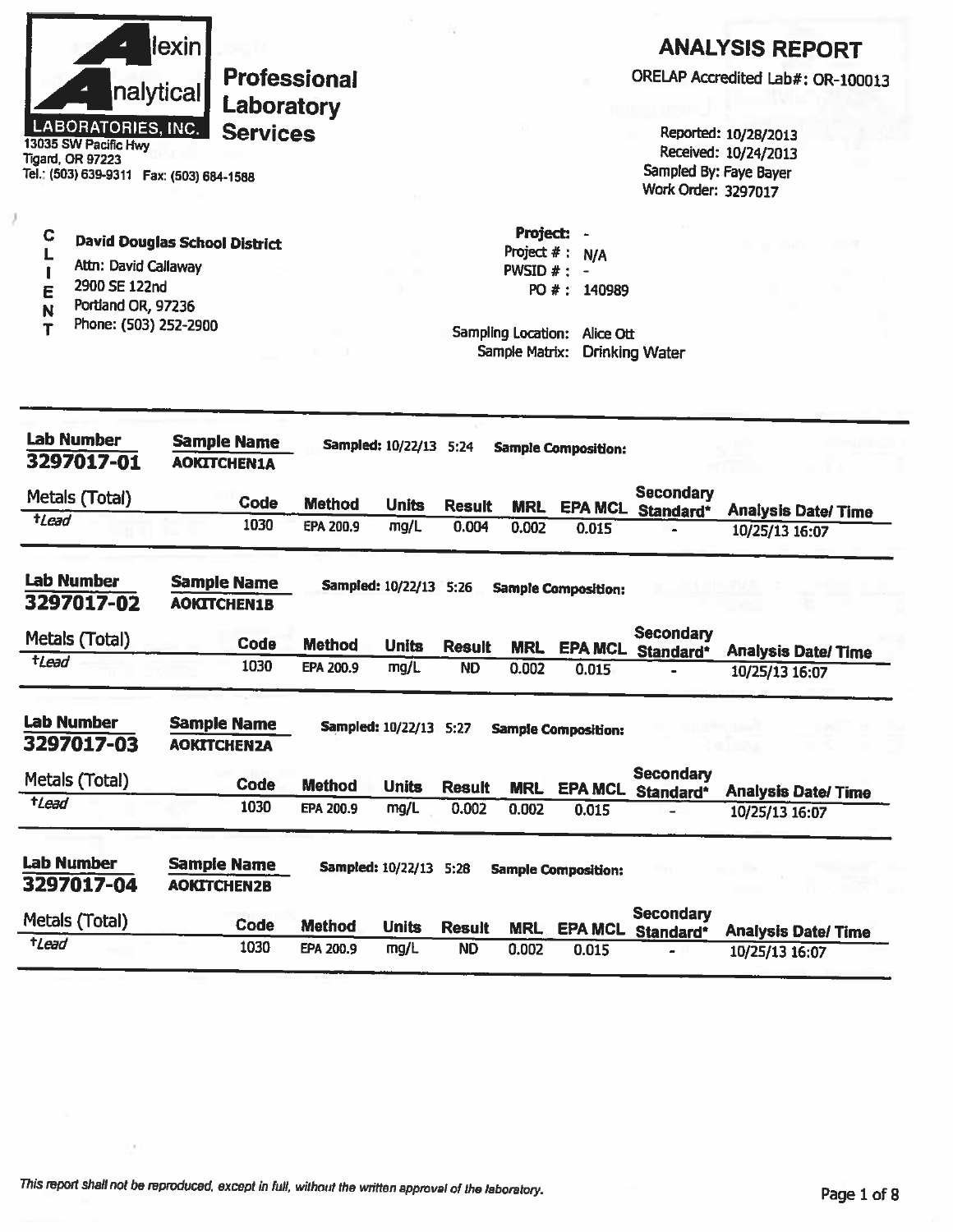| llexin <b>l</b>           |
|---------------------------|
| nalytical                 |
| <b>LABORATORIES, INC.</b> |

**Services** 13035 SW Pacific Hwy **Tigard, OR 97223** Tel.: (503) 639-9311 Fax: (503) 684-1588

# **ANALYSIS REPORT**

ORELAP Accredited Lab#: OR-100013

Reported: 10/28/2013 Received: 10/24/2013 Sampled By: Faye Bayer Work Order: 3297017

C

**Professional** Laboratory

- **David Douglas School District** L
- Attn: David Callaway  $\mathbf{I}$
- 2900 SE 122nd Ë
- Portland OR, 97236  $\mathsf{N}$
- Phone: (503) 252-2900  $\overline{\mathbf{I}}$

Project: -Project  $# : N/A$ PWSID  $#$  : -PO #: 140989

Sampling Location: Alice Ott Sample Matrix: Drinking Water

| <b>Lab Number</b><br>3297017-05 | <b>Sample Name</b><br><b>AOGYMA</b> |             |               | <b>Sampled: 10/18/13 7:41</b> |               |            | <b>Sample Composition:</b> |                               |                           |
|---------------------------------|-------------------------------------|-------------|---------------|-------------------------------|---------------|------------|----------------------------|-------------------------------|---------------------------|
| Metals (Total)                  |                                     | Code        | <b>Method</b> | <b>Units</b>                  | <b>Result</b> | <b>MRL</b> | <b>EPA MCL</b>             | <b>Secondary</b><br>Standard* | <b>Analysis Date/Time</b> |
| tLead                           |                                     | 1030        | EPA 200.9     | mg/L                          | <b>ND</b>     | 0.002      | 0.015                      |                               | 10/25/13 16:07            |
| <b>Lab Number</b><br>3297017-06 | <b>Sample Name</b><br><b>AOGYMB</b> |             |               | <b>Sampled: 10/18/13</b>      | 7:42          |            | <b>Sample Composition:</b> |                               |                           |
| Metals (Total)                  |                                     | <b>Code</b> | <b>Method</b> | <b>Units</b>                  | Result        | <b>MRL</b> | <b>EPA MCL</b>             | Secondary<br>Standard*        | <b>Analysis Date/Time</b> |
| <b>tLead</b>                    |                                     | 1030        | EPA 200.9     | mg/L                          | <b>ND</b>     | 0.002      | 0.015                      |                               | 10/25/13 16:07            |
| <b>Lab Number</b><br>3297017-07 | <b>Sample Name</b><br><b>AOGLRA</b> |             |               | <b>Sampled: 10/18/13 7:44</b> |               |            | <b>Sample Composition:</b> |                               |                           |
| Metals (Total)                  |                                     | Code        | <b>Method</b> | <b>Units</b>                  | <b>Result</b> | <b>MRL</b> | <b>EPA MCL</b>             | <b>Secondary</b><br>Standard* | <b>Analysis Date/Time</b> |
| <i>tLead</i>                    |                                     | 1030        | EPA 200.9     | mg/L                          | <b>ND</b>     | 0.002      | 0.015                      |                               | 10/25/13 16:07            |
| <b>Lab Number</b><br>3297017-08 | <b>Sample Name</b><br><b>AOGLRB</b> |             |               | Sampled: 10/18/13 7:46        |               |            | <b>Sample Composition:</b> |                               |                           |
| Metals (Total)                  |                                     | Code        | <b>Method</b> | <b>Units</b>                  | <b>Result</b> | <b>MRL</b> | <b>EPA MCL</b>             | <b>Secondary</b><br>Standard* | <b>Analysis Date/Time</b> |
| tLead                           |                                     | 1030        | EPA 200.9     | mg/L                          | <b>ND</b>     | 0.002      | 0.015                      |                               | 10/25/13 16:07            |

ï.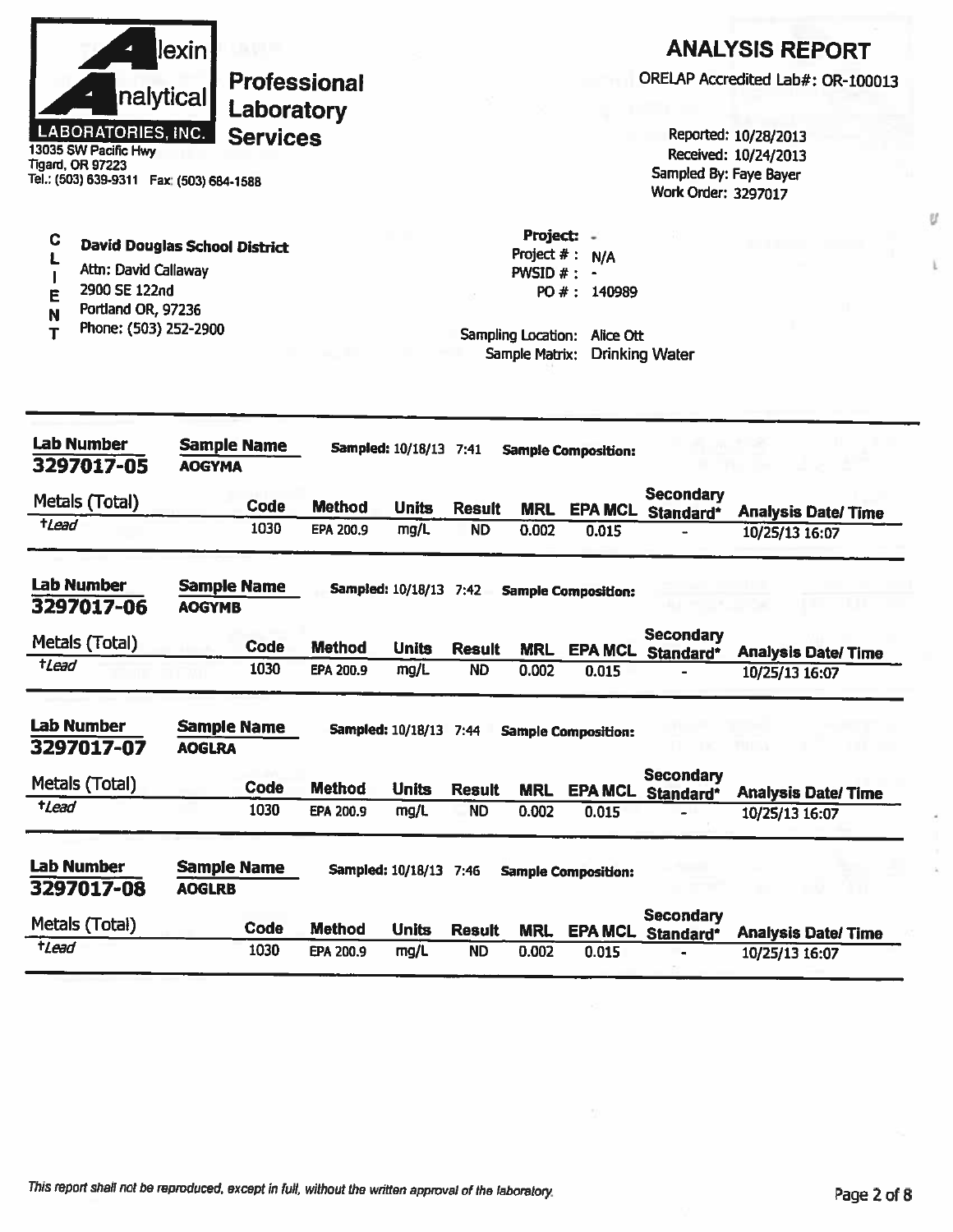|                       | nalytical<br><b>LABORATORIES, INC.</b><br>13035 SW Pacific Hwy<br><b>Tigard, OR 97223</b><br>Tel.: (503) 639-9311  Fax: (503) 684-1588 | lexin                               | Laboratory<br><b>Services</b> | <b>Professional</b> |                        |               |                                               |                                                                | Sampled By: Faye Bayer<br>Work Order: 3297017 | <b>ANALYSIS REPORT</b><br>ORELAP Accredited Lab#: OR-100013<br>Reported: 10/28/2013<br>Received: 10/24/2013 |
|-----------------------|----------------------------------------------------------------------------------------------------------------------------------------|-------------------------------------|-------------------------------|---------------------|------------------------|---------------|-----------------------------------------------|----------------------------------------------------------------|-----------------------------------------------|-------------------------------------------------------------------------------------------------------------|
| C<br>L<br>E<br>N<br>т | <b>David Douglas School District</b><br>Attn: David Callaway<br>2900 SE 122nd<br>Portland OR, 97236<br>Phone: (503) 252-2900           |                                     |                               |                     |                        |               | Project: -<br>PWSID $#$ : -<br>Sample Matrix: | Project #: N/A<br>PO #: 140989<br>Sampling Location: Alice Ott | <b>Drinking Water</b>                         |                                                                                                             |
|                       | <b>Lab Number</b><br>3297017-09                                                                                                        | <b>AOBLRA</b>                       | <b>Sample Name</b>            |                     | Sampled: 10/18/13 7:49 |               |                                               | <b>Sample Composition:</b>                                     |                                               |                                                                                                             |
|                       | Metals (Total)                                                                                                                         |                                     | Code                          | <b>Method</b>       | <b>Units</b>           | <b>Result</b> |                                               |                                                                | <b>Secondary</b>                              |                                                                                                             |
| $t$ <i>Lead</i>       |                                                                                                                                        |                                     | 1030                          | EPA 200.9           | mg/L                   | <b>ND</b>     | <b>MRL</b><br>0.002                           | 0.015                                                          | <b>EPA MCL Standard*</b>                      | <b>Analysis Date/Time</b><br>10/25/13 16:07                                                                 |
|                       | <b>Lab Number</b><br>3297017-10                                                                                                        | <b>Sample Name</b><br><b>AOBLRB</b> |                               |                     | Sampled: 10/18/13 7:51 |               |                                               | <b>Sample Composition:</b>                                     |                                               |                                                                                                             |
|                       | Metals (Total)                                                                                                                         |                                     | <b>Code</b>                   | <b>Method</b>       | <b>Units</b>           | <b>Result</b> | <b>MRL</b>                                    |                                                                | <b>Secondary</b>                              |                                                                                                             |
| +Lead                 |                                                                                                                                        |                                     | 1030                          | EPA 200.9           | mg/L                   | <b>ND</b>     | 0.002                                         | <b>EPA MCL</b><br>0.015                                        | Standard*                                     | <b>Analysis Date/ Time</b><br>10/25/13 16:07                                                                |
| <b>Lab Number</b>     |                                                                                                                                        |                                     |                               |                     |                        |               |                                               |                                                                |                                               |                                                                                                             |
|                       | 3297017-11                                                                                                                             | <b>Sample Name</b><br><b>AO26A</b>  |                               |                     | Sampled: 10/18/13 7:34 |               |                                               | <b>Sample Composition:</b>                                     |                                               |                                                                                                             |
|                       | Metals (Total)                                                                                                                         |                                     | Code                          | <b>Method</b>       | <b>Units</b>           | <b>Result</b> | <b>MRL</b>                                    | <b>EPA MCL</b>                                                 | <b>Secondary</b>                              |                                                                                                             |
| tLead                 |                                                                                                                                        |                                     | 1030                          | EPA 200.9           | mg/L                   | <b>ND</b>     | 0.002                                         | 0.015                                                          | Standard*                                     | <b>Analysis Date/Time</b><br>10/25/13 16:07                                                                 |
|                       | <b>Lab Number</b><br>3297017-12                                                                                                        | <b>Sample Name</b><br><b>AO26B</b>  |                               |                     | Sampled: 10/18/13 7:36 |               |                                               | <b>Sample Composition:</b>                                     |                                               |                                                                                                             |
| tLead                 | Metals (Total)                                                                                                                         |                                     | Code                          | <b>Method</b>       | <b>Units</b>           | <b>Result</b> | <b>MRL</b>                                    | <b>EPA MCL</b>                                                 | <b>Secondary</b><br>Standard*                 | <b>Analysis Date/Time</b>                                                                                   |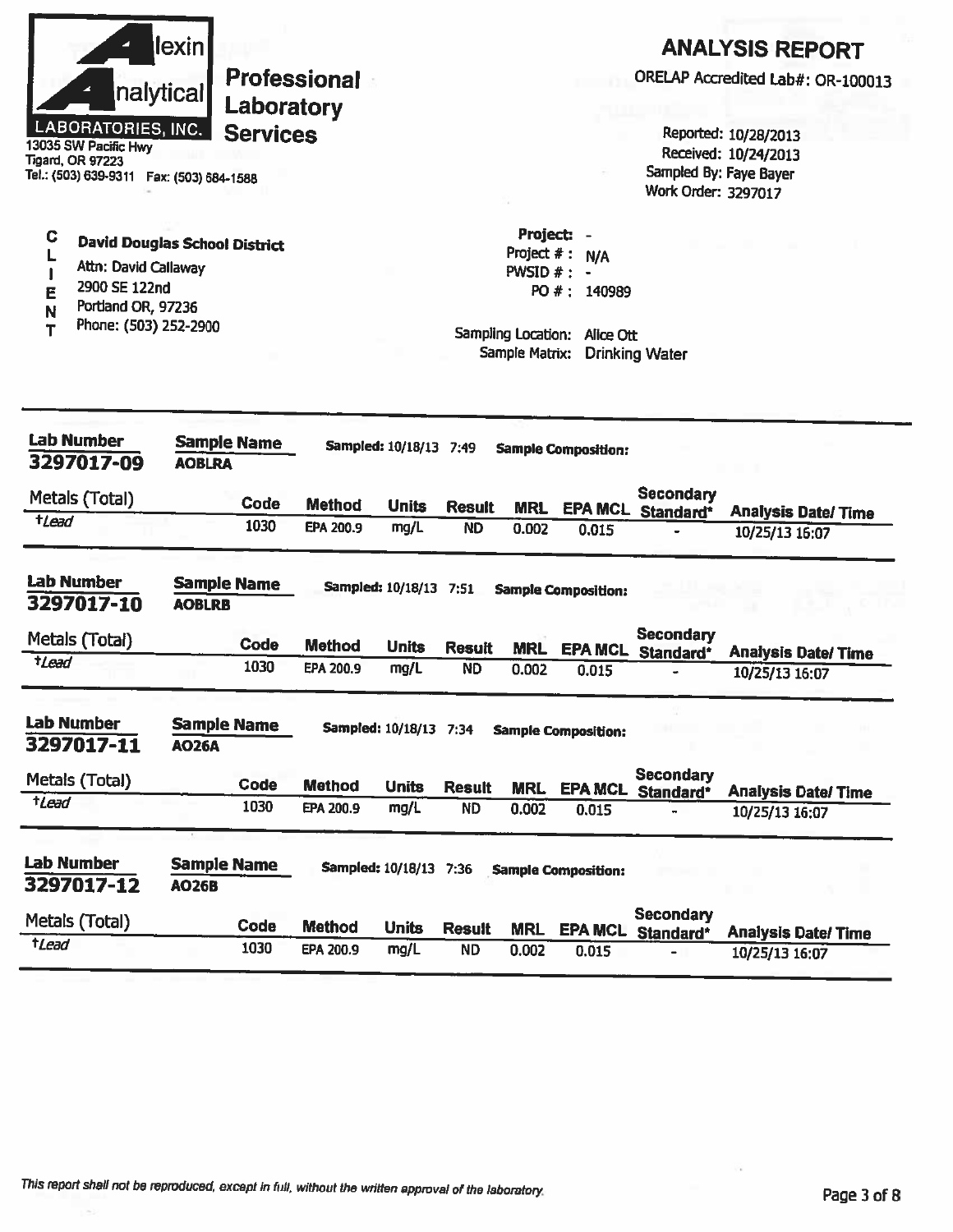|                  | nalytical<br><b>LABORATORIES, INC.</b><br>13035 SW Pacific Hwy<br><b>Tigard, OR 97223</b><br>Tel.: (503) 639-9311  Fax: (503) 684-1588 | <u>lexin</u>                          | Laboratory<br><b>Services</b> | <b>Professional</b> |                        |                                                                                 |                                                           |                            | Work Order: 3297017                          | <b>ANALYSIS REPORT</b><br>ORELAP Accredited Lab#: OR-100013<br>Reported: 10/28/2013<br>Received: 10/24/2013<br>Sampled By: Faye Bayer |
|------------------|----------------------------------------------------------------------------------------------------------------------------------------|---------------------------------------|-------------------------------|---------------------|------------------------|---------------------------------------------------------------------------------|-----------------------------------------------------------|----------------------------|----------------------------------------------|---------------------------------------------------------------------------------------------------------------------------------------|
| C<br>Е<br>Ν<br>т | <b>David Douglas School District</b><br>Attn: David Callaway<br>2900 SE 122nd<br>Portland OR, 97236<br>Phone: (503) 252-2900           |                                       |                               |                     |                        | Project:<br>Project $#:$<br>$PWSID$ # :<br>Sampling Location:<br>Sample Matrix: | N/A<br>$\blacksquare$<br>PO #: 140989<br><b>Alice Ott</b> | <b>Drinking Water</b>      |                                              |                                                                                                                                       |
|                  | <b>Lab Number</b><br>3297017-13                                                                                                        | <b>Sample Name</b><br><b>AOLOBBYA</b> |                               |                     | Sampled: 10/22/13 5:43 |                                                                                 |                                                           | <b>Sample Composition:</b> |                                              |                                                                                                                                       |
|                  | Metals (Total)                                                                                                                         |                                       | Code                          | <b>Method</b>       | <b>Units</b>           | <b>Result</b>                                                                   | <b>MRL</b>                                                |                            | Secondary<br>EPA MCL Standard*               | <b>Analysis Date/ Time</b>                                                                                                            |
| $t$ Lead         |                                                                                                                                        |                                       | 1030                          | EPA 200.9           | mg/L                   | <b>ND</b>                                                                       | 0.002                                                     | 0.015                      |                                              | 10/25/13 16:07                                                                                                                        |
|                  | <b>Lab Number</b><br>3297017-14                                                                                                        | <b>Sample Name</b><br><b>AOLOBBYB</b> |                               |                     | Sampled: 10/22/13 5:45 |                                                                                 |                                                           | <b>Sample Composition:</b> |                                              |                                                                                                                                       |
|                  | Metals (Total)                                                                                                                         |                                       | Code                          | <b>Method</b>       | <b>Units</b>           | <b>Result</b>                                                                   | <b>MRL</b>                                                |                            | <b>Secondary</b><br><b>EPA MCL Standard*</b> | <b>Analysis Date/Time</b>                                                                                                             |
| <b>t</b> Lead    |                                                                                                                                        |                                       | 1030                          | EPA 200.9           | mg/L                   | <b>ND</b>                                                                       | 0.002                                                     | 0.015                      |                                              | 10/25/13 16:07                                                                                                                        |
|                  | <b>Lab Number</b><br>3297017-15                                                                                                        | <b>Sample Name</b><br><b>AOHALL2A</b> |                               |                     | Sampled: 10/22/13 5:49 |                                                                                 |                                                           | <b>Sample Composition:</b> |                                              |                                                                                                                                       |
|                  | Metals (Total)                                                                                                                         |                                       | Code                          | <b>Method</b>       | <b>Units</b>           | <b>Result</b>                                                                   | <b>MRL</b>                                                | <b>EPA MCL</b>             | <b>Secondary</b><br>Standard*                | <b>Analysis Date/ Time</b>                                                                                                            |
| tLead            |                                                                                                                                        |                                       | 1030                          | EPA 200.9           | mg/L                   | <b>ND</b>                                                                       | 0.002                                                     | 0.015                      |                                              | 10/25/13 16:07                                                                                                                        |
|                  | <b>Lab Number</b><br>3297017-16                                                                                                        | <b>Sample Name</b><br><b>AOHALL2B</b> |                               |                     | Sampled: 10/22/13 5:52 |                                                                                 |                                                           | <b>Sample Composition:</b> |                                              |                                                                                                                                       |
|                  | Metals (Total)                                                                                                                         |                                       | <b>Code</b>                   | <b>Method</b>       | <b>Units</b>           | <b>Result</b>                                                                   | <b>MRL</b>                                                | <b>EPA MCL</b>             | <b>Secondary</b><br>Standard*                | <b>Analysis Date/Time</b>                                                                                                             |
| tLead            |                                                                                                                                        |                                       | 1030                          | EPA 200.9           | mg/L                   | <b>ND</b>                                                                       | 0.002                                                     | 0.015                      |                                              | 10/25/13 16:07                                                                                                                        |

í,

î.

 $\mathbf{l}_i$ 

×

i,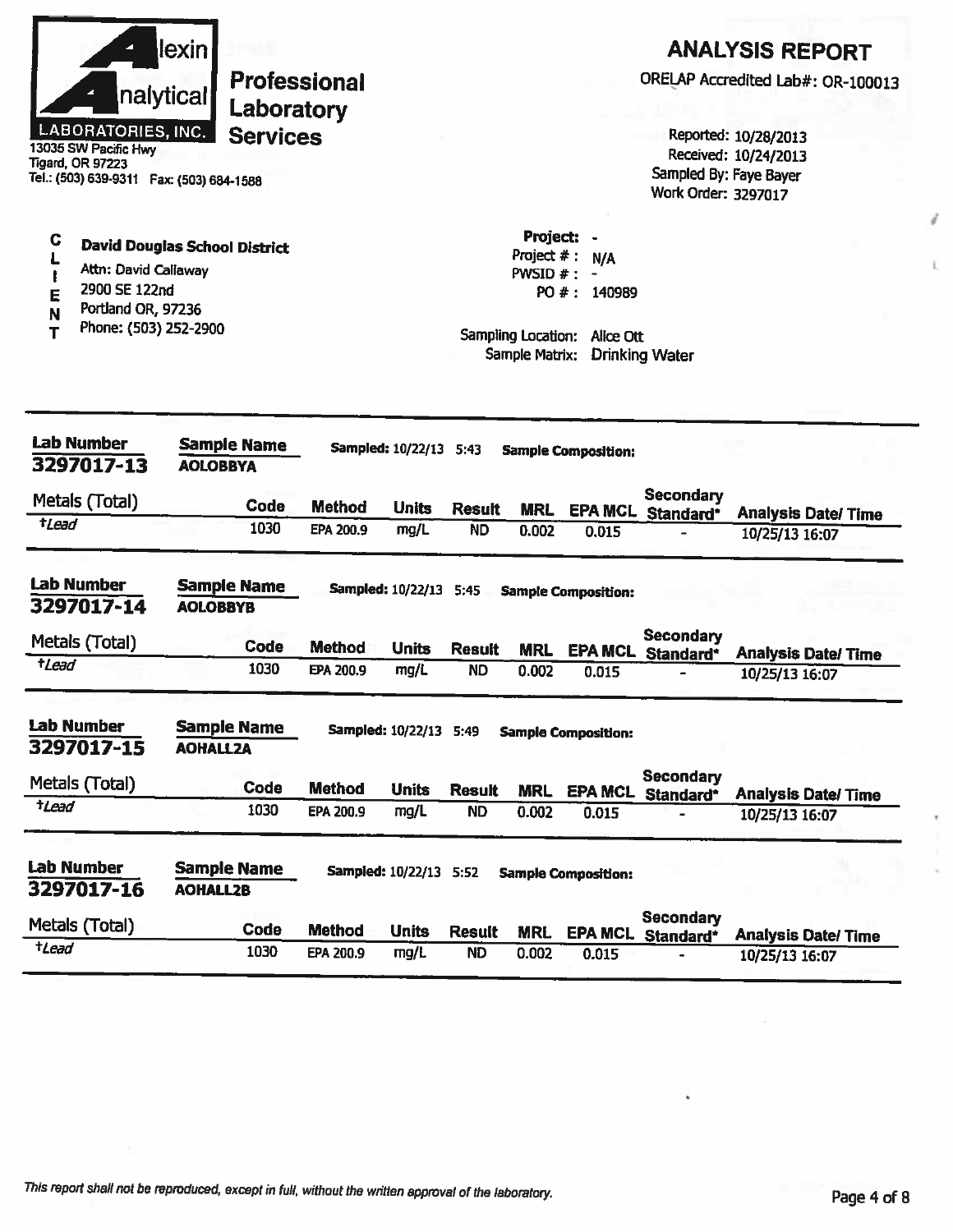| LABORATORIES, INC.<br>13035 SW Pacific Hwy<br><b>Tigard, OR 97223</b><br>Tel.: (503) 639-9311  Fax: (503) 684-1588 | <u>lexin</u><br>nalytical<br>Laboratory<br><b>Services</b> | <b>Professional</b> |                        |               |                                              |                                                                   | Work Order: 3297017                   | <b>ANALYSIS REPORT</b><br>ORELAP Accredited Lab#: OR-100013<br>Reported: 10/28/2013<br>Received: 10/24/2013<br>Sampled By: Faye Bayer |
|--------------------------------------------------------------------------------------------------------------------|------------------------------------------------------------|---------------------|------------------------|---------------|----------------------------------------------|-------------------------------------------------------------------|---------------------------------------|---------------------------------------------------------------------------------------------------------------------------------------|
| C<br>Ł<br>Attn: David Callaway<br>2900 SE 122nd<br>Ε<br>Portland OR, 97236<br>N<br>Phone: (503) 252-2900           | <b>David Douglas School District</b>                       |                     |                        |               | Project: -<br>PWSID $#: -$<br>Sample Matrix: | Project $# : N/A$<br>PO #: 140989<br>Sampling Location: Alice Ott | <b>Drinking Water</b>                 |                                                                                                                                       |
| <b>Lab Number</b><br>3297017-17                                                                                    | <b>Sample Name</b><br><b>AOHALL9A</b>                      |                     | Sampled: 10/18/13 7:12 |               |                                              | <b>Sample Composition:</b>                                        |                                       |                                                                                                                                       |
| Metals (Total)                                                                                                     | Code                                                       | <b>Method</b>       | <b>Units</b>           | <b>Result</b> | <b>MRL</b>                                   |                                                                   | <b>Secondary</b><br>EPA MCL Standard* | <b>Analysis Date/Time</b>                                                                                                             |
| $t$ <i>Lead</i>                                                                                                    | 1030                                                       | EPA 200.9           | mg/L                   | 0.032         | 0.002                                        | 0.015                                                             |                                       | 10/25/13 16:07 MCLE                                                                                                                   |
| <b>Lab Number</b><br>3297017-18                                                                                    | <b>Sample Name</b><br><b>AOHALL9B</b>                      |                     | Sampled: 10/18/13 7:14 |               |                                              | <b>Sample Composition:</b>                                        |                                       |                                                                                                                                       |
| Metals (Total)                                                                                                     | Code                                                       | <b>Method</b>       | <b>Units</b>           | <b>Result</b> | <b>MRL</b>                                   | <b>EPA MCL</b>                                                    | <b>Secondary</b><br>Standard*         |                                                                                                                                       |
| tLead                                                                                                              | 1030                                                       | EPA 200.9           | mg/L                   | 0.010         | 0.002                                        | 0.015                                                             |                                       | <b>Analysis Date/ Time</b><br>10/25/13 16:07                                                                                          |
| <b>Lab Number</b><br>3297017-19                                                                                    | <b>Sample Name</b><br><b>AOHALL15A</b>                     |                     | Sampled: 10/18/13 7:20 |               |                                              | <b>Sample Composition:</b>                                        |                                       |                                                                                                                                       |
| Metals (Total)                                                                                                     | <b>Code</b>                                                | <b>Method</b>       | <b>Units</b>           | <b>Result</b> | <b>MRL</b>                                   |                                                                   | <b>Secondary</b><br>EPA MCL Standard* | <b>Analysis Date/Time</b>                                                                                                             |
| $t$ <i>Lead</i>                                                                                                    | 1030                                                       | EPA 200.9           | mg/L                   | 0.006         | 0.002                                        | 0.015                                                             |                                       | 10/25/13 16:07                                                                                                                        |
| <b>Lab Number</b><br>3297017-20                                                                                    | <b>Sample Name</b><br><b>AOHALL15B</b>                     |                     | Sampled: 10/18/13 7:22 |               |                                              | <b>Sample Composition:</b>                                        |                                       |                                                                                                                                       |
| Metals (Total)                                                                                                     | Code                                                       | <b>Method</b>       | <b>Units</b>           | <b>Result</b> | <b>MRL</b>                                   | <b>EPA MCL</b>                                                    | <b>Secondary</b><br>Standard*         | <b>Analysis Date/Time</b>                                                                                                             |
| $t$ <i>Lead</i>                                                                                                    | 1030                                                       | EPA 200.9           | mg/L                   | 0.011         | 0.002                                        | 0.015                                                             |                                       | 10/25/13 16:07                                                                                                                        |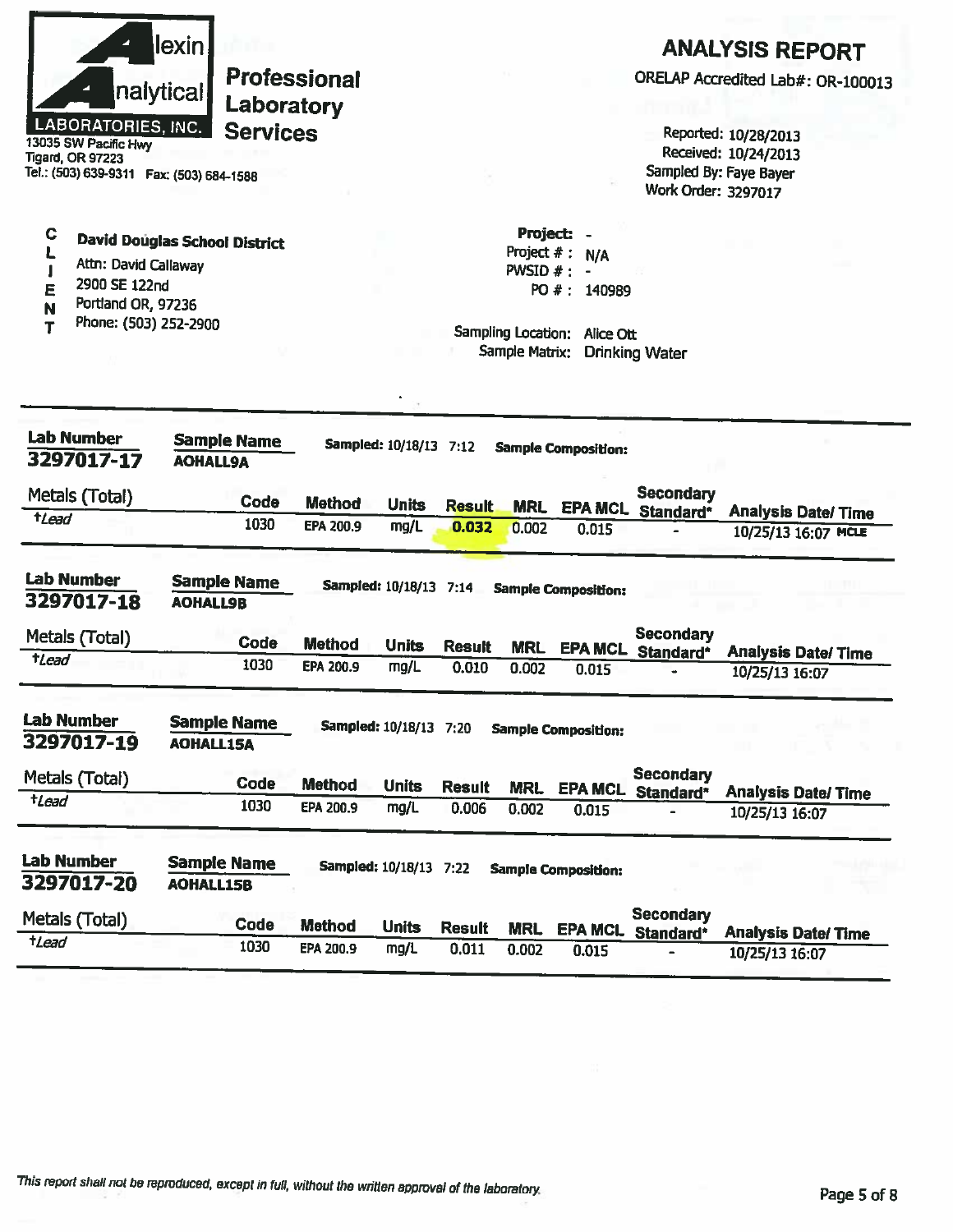| Tigard, OR 97223         | nalytical<br>LABORATORIES, INC.<br>13035 SW Pacific Hwy<br>Tel.: (503) 639-9311  Fax: (503) 684-1588                         | lexin            | <b>Professional</b><br>Laboratory<br><b>Services</b> |                  |                               |               |                                                                                  |                                  | Sampled By: Faye Bayer<br>Work Order: 3297017 | <b>ANALYSIS REPORT</b><br>ORELAP Accredited Lab#: OR-100013<br>Reported: 10/28/2013<br>Received: 10/24/2013 |
|--------------------------|------------------------------------------------------------------------------------------------------------------------------|------------------|------------------------------------------------------|------------------|-------------------------------|---------------|----------------------------------------------------------------------------------|----------------------------------|-----------------------------------------------|-------------------------------------------------------------------------------------------------------------|
| C<br>E<br>N<br>т         | <b>David Douglas School District</b><br>Attn: David Callaway<br>2900 SE 122nd<br>Portland OR, 97236<br>Phone: (503) 252-2900 |                  |                                                      |                  |                               |               | Project:<br>Project $#$ :<br>PWSID $#$ :<br>Sampling Location:<br>Sample Matrix: | N/A<br>PO #: 140989<br>Alice Ott | <b>Drinking Water</b>                         |                                                                                                             |
| <b>Lab Number</b>        | 3297017-21                                                                                                                   | <b>AOHALL29A</b> | <b>Sample Name</b>                                   |                  | Sampled: 10/22/13 6:15        |               |                                                                                  | <b>Sample Composition:</b>       |                                               |                                                                                                             |
| Metals (Total)           |                                                                                                                              |                  | Code                                                 | <b>Method</b>    | <b>Units</b>                  | <b>Result</b> | <b>MRL</b>                                                                       |                                  | <b>Secondary</b><br>EPA MCL Standard*         | <b>Analysis Date/Time</b>                                                                                   |
| tLead                    |                                                                                                                              |                  | 1030                                                 | EPA 200.9        | mg/L                          | <b>ND</b>     | 0.002                                                                            | 0.015                            |                                               | 10/25/13 16:07                                                                                              |
| <b>Lab Number</b>        | 3297017-22                                                                                                                   | <b>AOHALL29B</b> | <b>Sample Name</b>                                   |                  | <b>Sampled: 10/22/13 6:17</b> |               |                                                                                  | <b>Sample Composition:</b>       |                                               |                                                                                                             |
| Metals (Total)           |                                                                                                                              |                  | Code                                                 | <b>Method</b>    | <b>Units</b>                  | <b>Result</b> | <b>MRL</b>                                                                       |                                  | <b>Secondary</b><br><b>EPA MCL Standard*</b>  | <b>Analysis Date/Time</b>                                                                                   |
| $t$ <i>Lead</i>          |                                                                                                                              |                  | 1030                                                 | <b>EPA 200.9</b> | mg/L                          | <b>ND</b>     | 0.002                                                                            | 0.015                            |                                               | 10/25/13 16:07                                                                                              |
| <b>Lab Number</b>        | 3297017-23                                                                                                                   | <b>AO25A</b>     | <b>Sample Name</b>                                   |                  | Sampled: 10/18/13 7:27        |               |                                                                                  | <b>Sample Composition:</b>       |                                               |                                                                                                             |
| Metals (Total)           |                                                                                                                              |                  | Code                                                 | <b>Method</b>    | <b>Units</b>                  | <b>Result</b> | <b>MRL</b>                                                                       |                                  | <b>Secondary</b><br>EPA MCL Standard*         | <b>Analysis Date/Time</b>                                                                                   |
| tLead                    |                                                                                                                              |                  | 1030                                                 | <b>EPA 200.9</b> | mg/L                          | 0.002         | 0.002                                                                            | 0.015                            |                                               | 10/25/13 16:07                                                                                              |
| Lab Number<br>3297017-24 |                                                                                                                              | <b>AO25B</b>     | <b>Sample Name</b>                                   |                  | Sampled: 10/18/13 7:29        |               |                                                                                  | <b>Sample Composition:</b>       |                                               |                                                                                                             |
| Metals (Total)           |                                                                                                                              |                  | Code                                                 | <b>Method</b>    | <b>Units</b>                  | <b>Result</b> | <b>MRL</b>                                                                       |                                  | <b>Secondary</b><br>EPA MCL Standard*         | <b>Analysis Date/Time</b>                                                                                   |
| tLead                    |                                                                                                                              |                  | 1030                                                 | EPA 200.9        | mg/L                          | <b>ND</b>     | 0.002                                                                            | 0.015                            |                                               | 10/25/13 16:07                                                                                              |

 $\tilde{J}$ 

ä.

ò.

ä.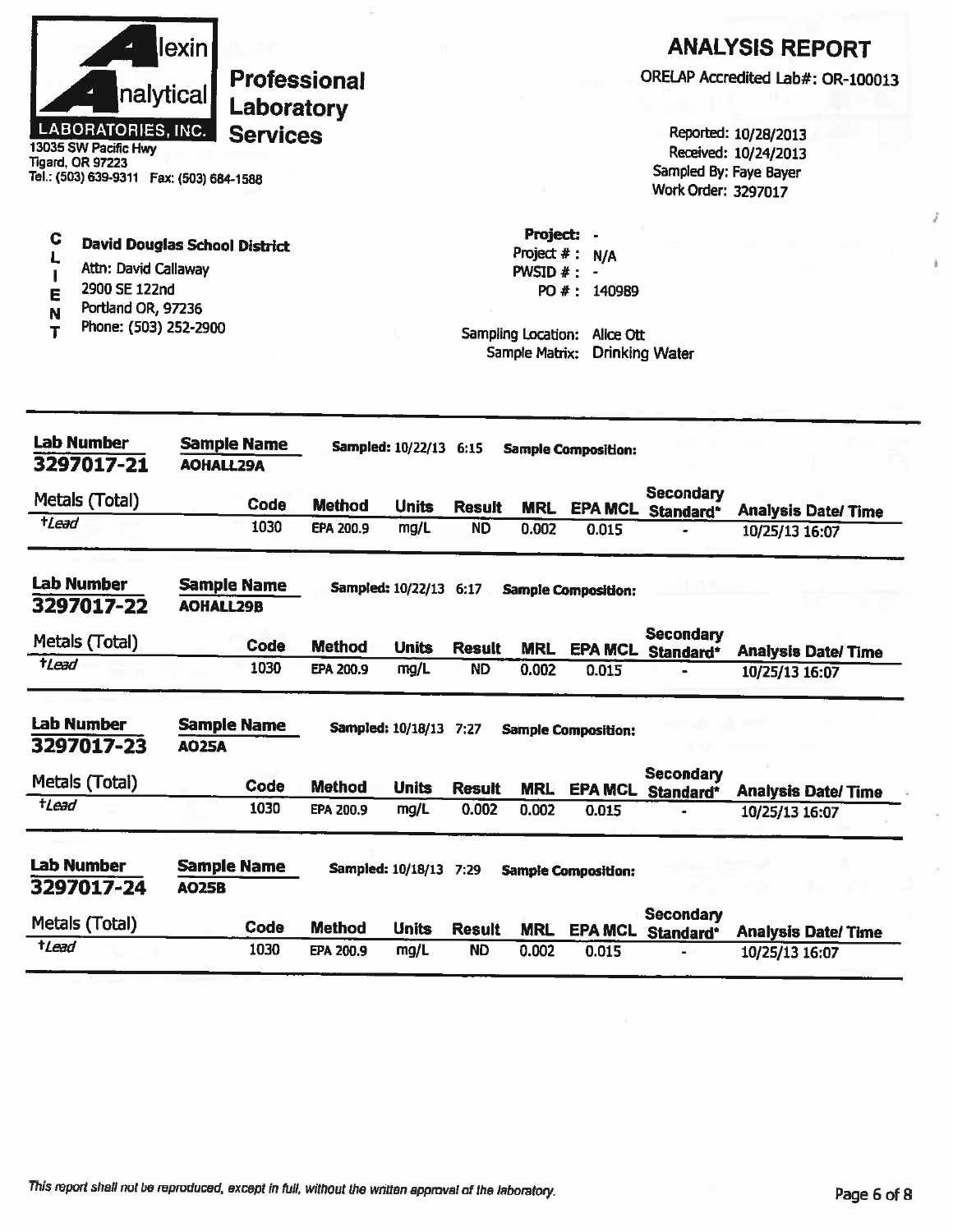|                 | nalytical<br><b>LABORATORIES, INC.</b><br>13035 SW Pacific Hwy<br><b>Tigard, OR 97223</b><br>Tel.: (503) 639-9311  Fax: (503) 684-1588 | lexinl                                | Laboratory<br><b>Services</b> | <b>Professional</b> |                        |               |                                            |                                                                                      | Work Order: 3297017                          | <b>ANALYSIS REPORT</b><br>ORELAP Accredited Lab#: OR-100013<br>Reported: 10/28/2013<br>Received: 10/24/2013<br>Sampled By: Faye Bayer |
|-----------------|----------------------------------------------------------------------------------------------------------------------------------------|---------------------------------------|-------------------------------|---------------------|------------------------|---------------|--------------------------------------------|--------------------------------------------------------------------------------------|----------------------------------------------|---------------------------------------------------------------------------------------------------------------------------------------|
| С<br>E          | <b>David Douglas School District</b><br>Attn: David Callaway<br>2900 SE 122nd<br>Portland OR, 97236<br>Phone: (503) 252-2900           |                                       |                               |                     |                        |               | Project:<br>Project $#$ :<br>$PWSID$ # : - | N/A<br>PO #: 140989<br>Sampling Location: Alice Ott<br>Sample Matrix: Drinking Water |                                              | . .                                                                                                                                   |
|                 | <b>Lab Number</b><br>3297017-25                                                                                                        | <b>Sample Name</b><br><b>AOCAFE1A</b> |                               |                     | Sampled: 10/22/13 5:32 |               |                                            | <b>Sample Composition:</b>                                                           |                                              |                                                                                                                                       |
|                 | Metals (Total)                                                                                                                         |                                       | Code                          | <b>Method</b>       | <b>Units</b>           | <b>Result</b> | <b>MRL</b>                                 |                                                                                      | <b>Secondary</b><br>EPA MCL Standard*        | <b>Analysis Date/Time</b>                                                                                                             |
| tLead           |                                                                                                                                        |                                       | 1030                          | EPA 200.9           | mg/L                   | <b>ND</b>     | 0.002                                      | 0.015                                                                                |                                              | 10/25/13 16:07                                                                                                                        |
|                 | <b>Lab Number</b><br>3297017-26                                                                                                        | <b>Sample Name</b><br><b>AOCAFE1B</b> |                               |                     | Sampled: 10/22/13 5:34 |               |                                            | <b>Sample Composition:</b>                                                           |                                              |                                                                                                                                       |
|                 | Metals (Total)                                                                                                                         |                                       | Code                          | <b>Method</b>       | <b>Units</b>           | <b>Result</b> | <b>MRL</b>                                 |                                                                                      | <b>Secondary</b><br><b>EPA MCL Standard*</b> | <b>Analysis Date/Time</b>                                                                                                             |
| tLead           |                                                                                                                                        |                                       | 1030                          | EPA 200.9           | mg/L                   | <b>ND</b>     | 0.002                                      | 0.015                                                                                |                                              | 10/25/13 16:07                                                                                                                        |
|                 | <b>Lab Number</b><br>3297017-27                                                                                                        | <b>Sample Name</b><br><b>AO11A</b>    |                               |                     | Sampled: 10/22/13 6:04 |               |                                            | <b>Sample Composition:</b>                                                           |                                              |                                                                                                                                       |
|                 | Metals (Total)                                                                                                                         |                                       | Code                          | <b>Method</b>       | <b>Units</b>           | <b>Result</b> | <b>MRL</b>                                 | <b>EPA MCL</b>                                                                       | <b>Secondary</b><br>Standard*                | <b>Analysis Date/Time</b>                                                                                                             |
| $t$ <i>Lead</i> |                                                                                                                                        |                                       | 1030                          | EPA 200.9           | mg/L                   | 0.006         | 0.002                                      | 0.015                                                                                |                                              | 10/25/13 16:07                                                                                                                        |
|                 | <b>Lab Number</b><br>3297017-28                                                                                                        | <b>Sample Name</b><br><b>AO11B</b>    |                               |                     | Sampled: 10/22/13 6:06 |               |                                            | <b>Sample Composition:</b>                                                           |                                              |                                                                                                                                       |
|                 | Metals (Total)                                                                                                                         |                                       | Code                          | <b>Method</b>       | <b>Units</b>           | <b>Result</b> | <b>MRL</b>                                 | <b>EPA MCL</b>                                                                       | <b>Secondary</b><br>Standard*                | <b>Analysis Date/Time</b>                                                                                                             |
| $t$ <i>Lead</i> |                                                                                                                                        |                                       | 1030                          | EPA 200.9           | mg/L                   | <b>ND</b>     | 0.002                                      | 0.015                                                                                |                                              | 10/25/13 16:07                                                                                                                        |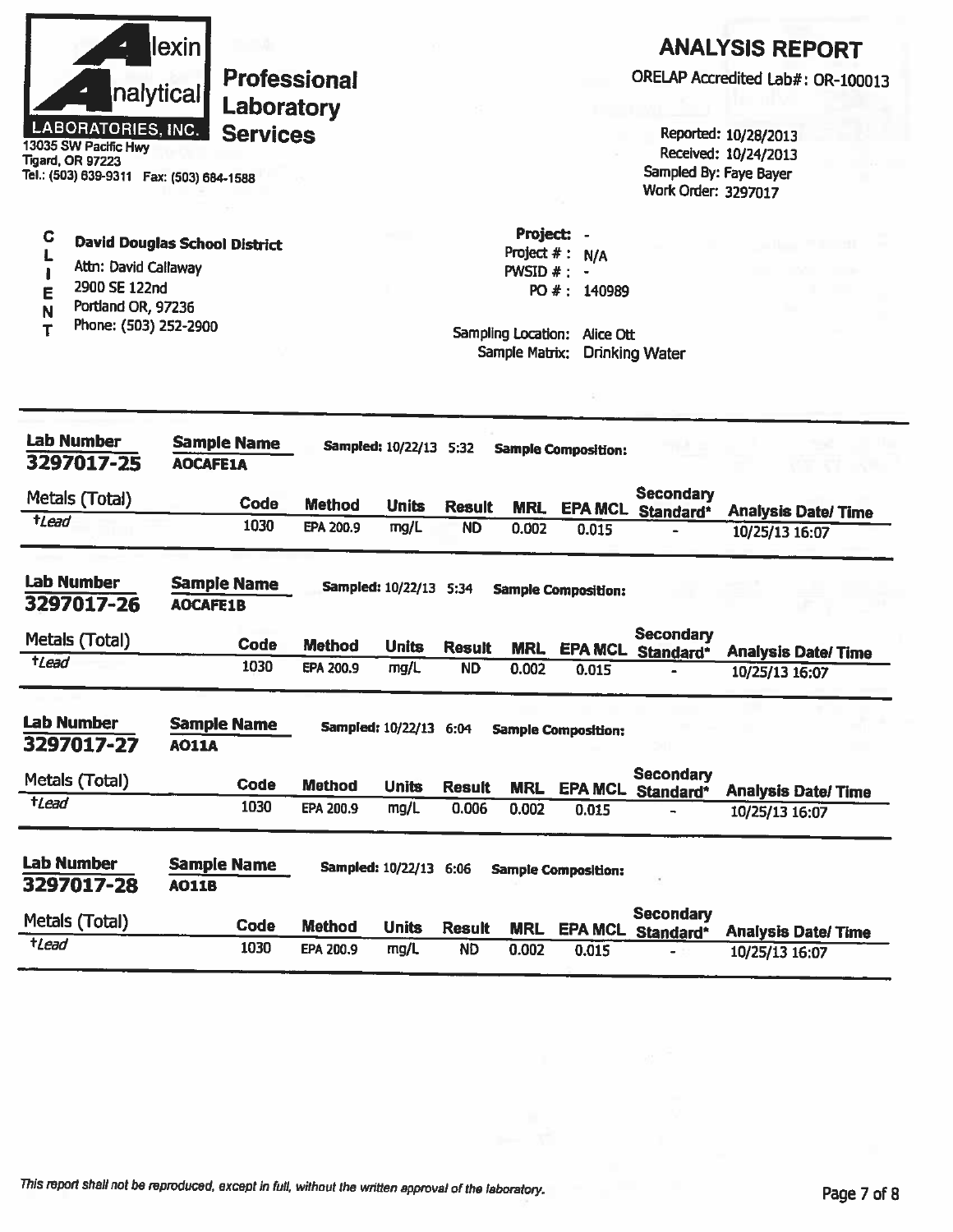

C

Ĺ

 $\mathbf{I}$ 

E

N

T

**Professional** Laboratory **Services** 

**Tigard, OR 97223** Tel.: (503) 639-9311 Fax: (503) 684-1588

Attn: David Callaway

Portland OR, 97236

Phone: (503) 252-2900

2900 SE 122nd

**David Douglas School District** 

## **ANALYSIS REPORT**

ORELAP Accredited Lab#: OR-100013

Reported: 10/28/2013 Received: 10/24/2013 Sampled By: Faye Bayer **Work Order: 3297017** 

Project: -Project  $#: N/A$ PWSID  $#: -$ PO #: 140989

Sampling Location: Alice Ott Sample Matrix: Drinking Water

| <b>Lab Number</b><br>3297017-29                                      | <b>Sample Name</b><br>AO9A |             |               | Sampled: 10/22/13 5:58 |               |            | <b>Sample Composition:</b> |                               |                           |
|----------------------------------------------------------------------|----------------------------|-------------|---------------|------------------------|---------------|------------|----------------------------|-------------------------------|---------------------------|
| Metals (Total)                                                       |                            | <b>Code</b> | <b>Method</b> | <b>Units</b>           | <b>Result</b> | <b>MRL</b> | <b>EPA MCL</b>             | <b>Secondary</b><br>Standard* | <b>Analysis Date/Time</b> |
| tLead                                                                |                            | 1030        | EPA 200.9     | mg/L                   | 0.036         | 0.002      | 0.015                      |                               | 10/25/13 16:07 MCLE       |
|                                                                      |                            |             |               |                        |               |            |                            |                               |                           |
|                                                                      | <b>Sample Name</b><br>AO9B |             |               | Sampled: 10/22/13 6:00 |               |            | <b>Sample Composition:</b> |                               |                           |
| <b>Lab Number</b><br>3297017-30<br>Metals (Total)<br>$t$ <i>Lead</i> |                            | Code        | <b>Method</b> | <b>Units</b>           | <b>Result</b> | <b>MRL</b> | <b>EPA MCL</b>             | <b>Secondary</b><br>Standard* | <b>Analysis Date/Time</b> |

+All procedures for this analysis conform to NELAC standards.

Approved by: Scott Dickman

Lab Director<br>This report shall not be reproduced, except in full, without the written approval of the laboratory.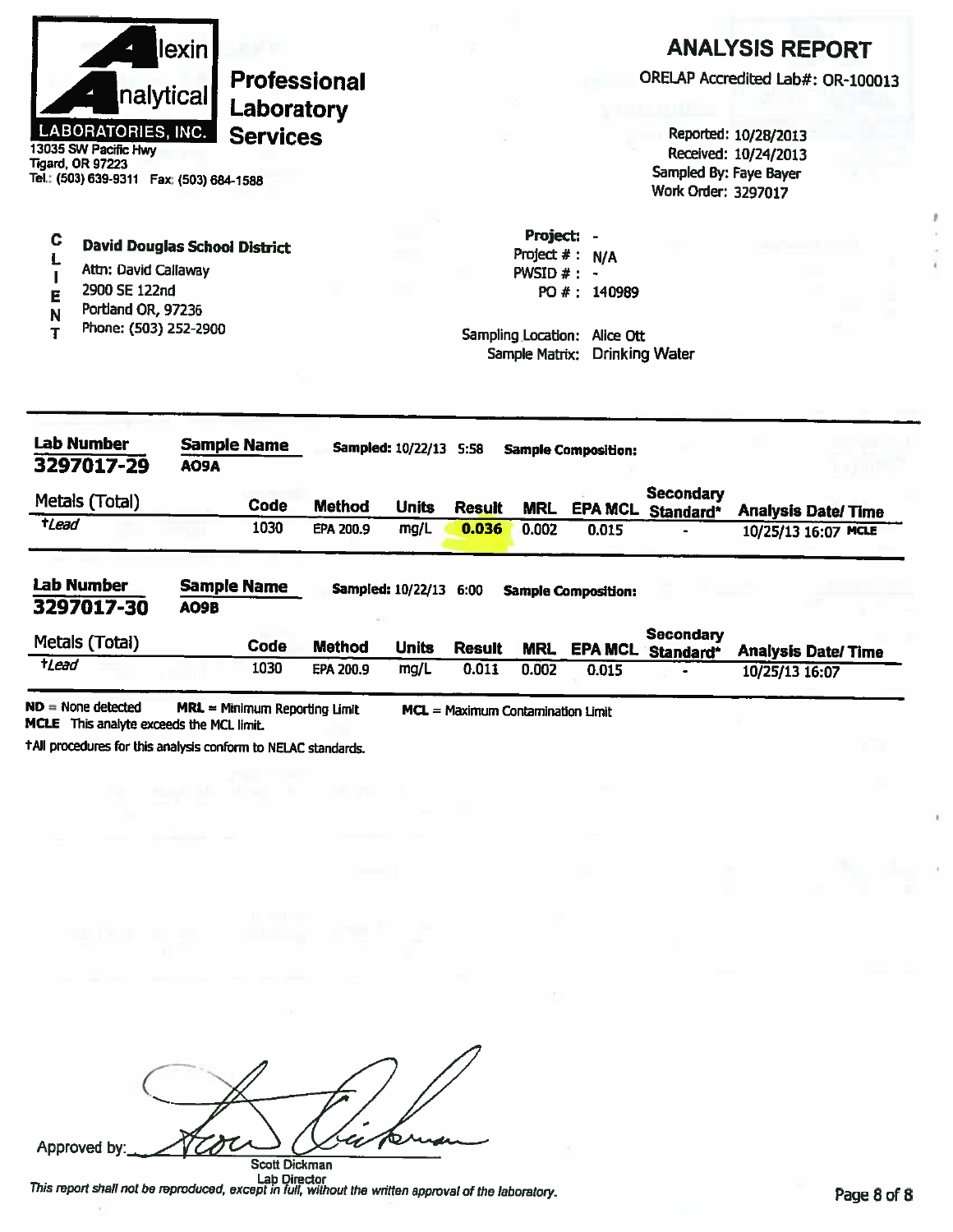|                       | nalytical<br><b>LABORATORIES, INC.</b><br>13035 SW Pacific Hwy<br>Tigard, OR 97223   | lexin <br>Professional<br>Laboratory<br><b>Services</b><br>Tel.: (503) 639-9311  Fax: (503) 684-1588 |               |                              |               |                                               |                                                                   | Sampled By: Faye Bayer<br>Work Order: 4044020 | <b>ANALYSIS REPORT</b><br>ORELAP Accredited Lab#: OR-100013<br>Reported: 02/20/2014<br>Received: 02/13/2014 |
|-----------------------|--------------------------------------------------------------------------------------|------------------------------------------------------------------------------------------------------|---------------|------------------------------|---------------|-----------------------------------------------|-------------------------------------------------------------------|-----------------------------------------------|-------------------------------------------------------------------------------------------------------------|
| C<br>L<br>Е<br>N<br>Т | Attn: David Callaway<br>2900 SE 122nd<br>Portland OR, 97236<br>Phone: (503) 252-2900 | <b>David Douglas School District</b>                                                                 |               |                              |               | Project: -<br>PWSID $# : -$<br>Sample Matrix: | Project $# : N/A$<br>PO #: 141935<br>Sampling Location: Alice OTT | <b>Drinking Water</b>                         |                                                                                                             |
|                       | Lab Number<br>4044020-01                                                             | <b>Sample Name</b><br><b>R2AO Hall9A</b>                                                             |               | <b>Sampled:</b> 2/13/14 8:03 |               |                                               | <b>Sample Composition:</b>                                        |                                               |                                                                                                             |
|                       | Metals (Total)                                                                       | Code                                                                                                 | <b>Method</b> | <b>Units</b>                 | <b>Result</b> | <b>MRL</b>                                    | <b>EPA MCL</b>                                                    | Secondary                                     |                                                                                                             |
| $t$ <i>Lead</i>       |                                                                                      | 1030                                                                                                 | EPA 200.9     | mg/L                         | 0.007         | 0.002                                         | 0.015                                                             | Standard*                                     | <b>Analysis Date/Time</b><br>02/19/14 16:42                                                                 |
|                       | <b>Lab Number</b><br>4044020-02                                                      | <b>Sample Name</b><br><b>R2AO Hall9B</b>                                                             |               | <b>Sampled:</b> 2/13/14 8:04 |               |                                               | <b>Sample Composition:</b>                                        |                                               |                                                                                                             |
|                       | Metals (Total)                                                                       | Code                                                                                                 | <b>Method</b> | <b>Units</b>                 | <b>Result</b> | <b>MRL</b>                                    | <b>EPA MCL</b>                                                    | Secondary<br>Standard*                        | <b>Analysis Date/Time</b>                                                                                   |
| <i>tLead</i>          |                                                                                      | 1030                                                                                                 | EPA 200.9     | mg/L                         | <b>ND</b>     | 0.002                                         | 0.015                                                             |                                               | 02/19/14 16:42                                                                                              |
|                       | <b>Lab Number</b><br>4044020-03                                                      | <b>Sample Name</b><br>R2AO Hall10A                                                                   |               | <b>Sampled:</b> 2/13/14 8:01 |               |                                               | <b>Sample Composition:</b>                                        |                                               |                                                                                                             |
|                       | Metals (Total)                                                                       | Code                                                                                                 | Method        | <b>Units</b>                 | <b>Result</b> | <b>MRL</b>                                    | <b>EPA MCL</b>                                                    | Secondary<br>Standard*                        | <b>Analysis Date/Time</b>                                                                                   |
| $t$ <i>Lead</i>       |                                                                                      | 1030                                                                                                 | EPA 200.9     | mg/L                         | 0.017         | 0.002                                         | 0.015                                                             |                                               | 02/19/14 16:42 MCLE                                                                                         |
|                       | <b>Lab Number</b><br>4044020-04                                                      | <b>Sample Name</b><br>R2AO Hall10B                                                                   |               | <b>Sampled:</b> 2/13/14 8:03 |               |                                               | <b>Sample Composition:</b>                                        |                                               |                                                                                                             |
|                       | Metals (Total)                                                                       | Code                                                                                                 | <b>Method</b> | <b>Units</b>                 | <b>Result</b> | <b>MRL</b>                                    | <b>EPA MCL</b>                                                    | <b>Secondary</b><br>Standard*                 | <b>Analysis Date/ Time</b>                                                                                  |
| $t$ Lead              |                                                                                      | 1030                                                                                                 | EPA 200.9     | mg/L                         | <b>ND</b>     | 0.002                                         | 0.015                                                             |                                               | 02/19/14 16:42                                                                                              |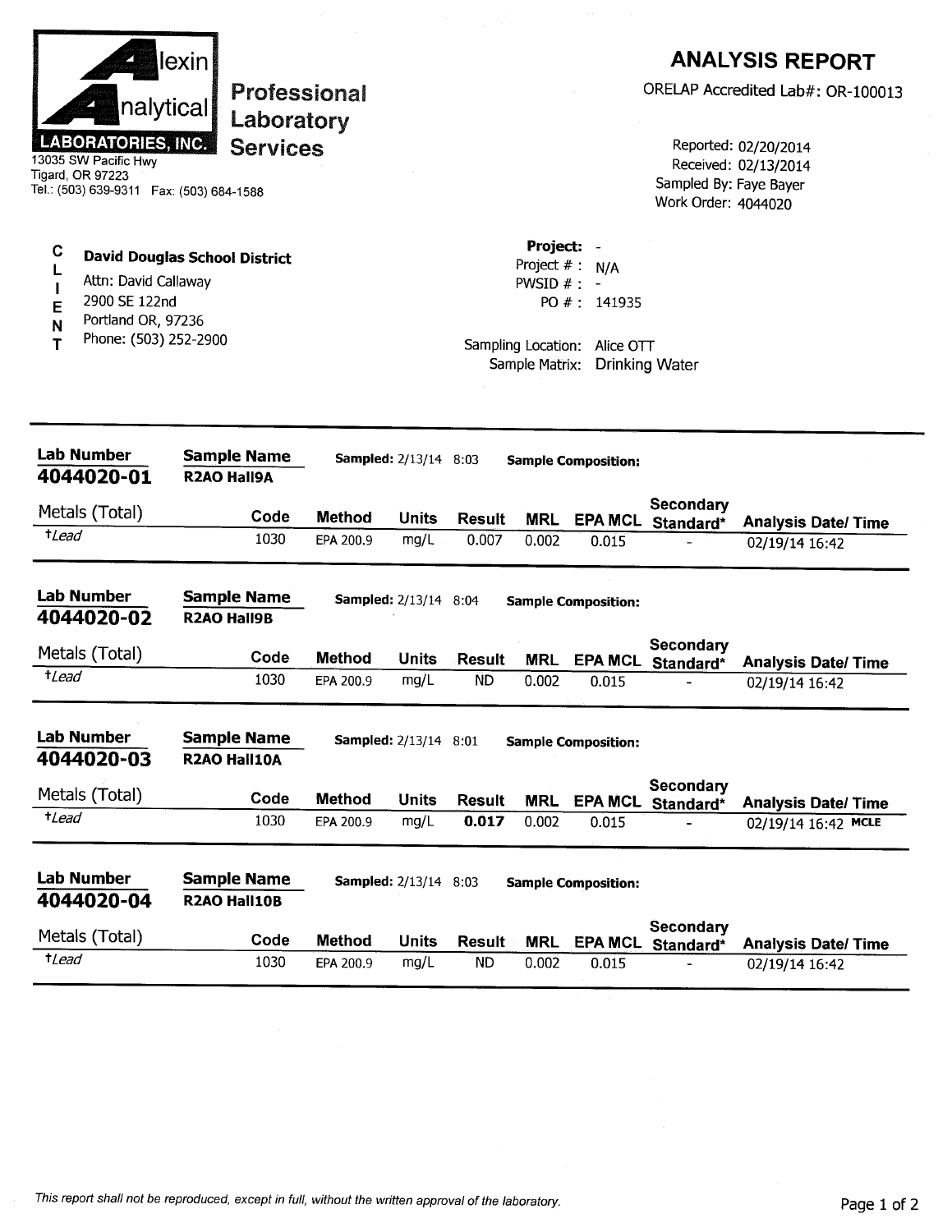| т                                                                                                                              | Phone: (503) 252-2900               |                                      |  |  |                                                  | Sampling Location: Alice OTT<br>Sample Matrix: Drinking Water |                                                                        |                                                             |  |
|--------------------------------------------------------------------------------------------------------------------------------|-------------------------------------|--------------------------------------|--|--|--------------------------------------------------|---------------------------------------------------------------|------------------------------------------------------------------------|-------------------------------------------------------------|--|
| ı<br>E<br>N                                                                                                                    | 2900 SE 122nd<br>Portland OR, 97236 |                                      |  |  |                                                  | PO #: 141935                                                  |                                                                        |                                                             |  |
| С<br>L                                                                                                                         | Attn: David Callaway                | <b>David Douglas School District</b> |  |  | Project: -<br>Project $# : N/A$<br>PWSID $# : -$ |                                                               |                                                                        |                                                             |  |
|                                                                                                                                |                                     |                                      |  |  |                                                  |                                                               | Work Order: 4044020                                                    |                                                             |  |
| LABORATORIES, INC.<br><b>Services</b><br>13035 SW Pacific Hwy<br>Tigard, OR 97223<br>Tel.: (503) 639-9311  Fax: (503) 684-1588 |                                     |                                      |  |  |                                                  |                                                               | Reported: 02/20/2014<br>Received: 02/13/2014<br>Sampled By: Faye Bayer |                                                             |  |
|                                                                                                                                |                                     | nalytical<br>Laboratory              |  |  |                                                  |                                                               |                                                                        |                                                             |  |
|                                                                                                                                |                                     | lexin  <br><b>Professional</b>       |  |  |                                                  |                                                               |                                                                        | <b>ANALYSIS REPORT</b><br>ORELAP Accredited Lab#: OR-100013 |  |

MRL = Minimum Reporting Limit MCL = Maximum Contamination Limit MCLE This analyte exceeds the MCL limit.

tAll procedures for this analysis conform to NELAC standards.

| human<br>Approved by:<br>Scott Dickman<br><b>Lak Discotion</b> |
|----------------------------------------------------------------|

Lab Director<br>This report shall not be reproduced, except in full, without the written approval of the laboratory.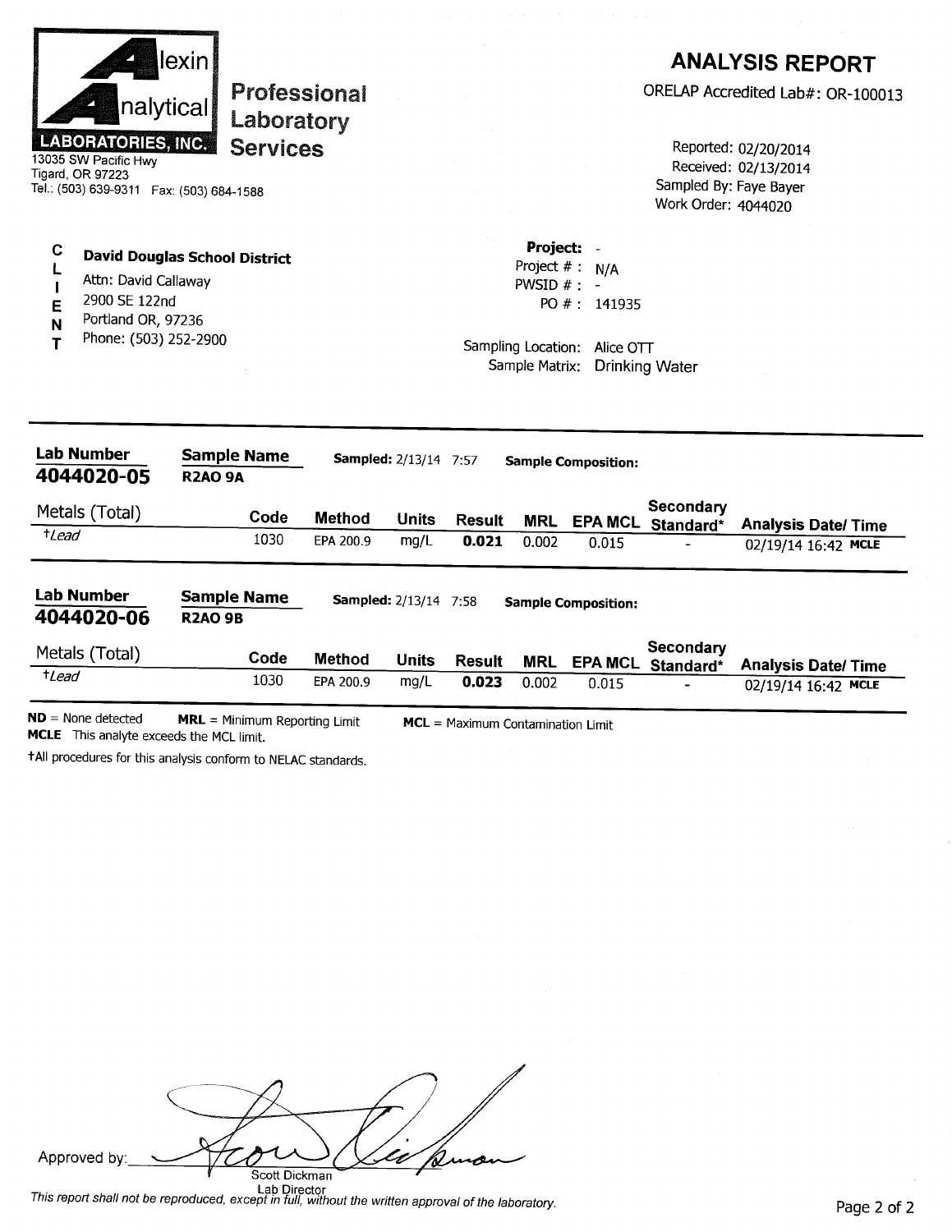| lexin <br><b>Professional</b><br>nalytical<br>Laboratory<br><b>LABORATORIES, INC.</b><br><b>Services</b><br>13035 SW Pacific Hwy<br><b>Tigard, OR 97223</b><br>Tel.: (503) 639-9311    Fax: (503) 684-1588 |  |                                                         |               |              | <b>RECEIVED</b><br>MAX 25 215<br><b>ACCOUNTS PAYABLE</b> |                                                                             |                                           | <b>ANALYSIS REPORT</b><br>ORELAP Accredited Lab#: OR-100013<br>Reported: 05/12/2016<br>Received: 04/29/2016<br>Sampled By: Troy Thompson<br>Work Order: 6120002 |  |  |
|------------------------------------------------------------------------------------------------------------------------------------------------------------------------------------------------------------|--|---------------------------------------------------------|---------------|--------------|----------------------------------------------------------|-----------------------------------------------------------------------------|-------------------------------------------|-----------------------------------------------------------------------------------------------------------------------------------------------------------------|--|--|
| C<br><b>David Douglas School District</b><br>Attn: Troy Thompson<br>11300 NE Halsey St<br>Е<br>Portland OR, 97220<br>N<br>Phone: (503) 252-2900<br>Т                                                       |  |                                                         |               |              |                                                          | Project:<br>Project $#$ :<br><b>PWSID <math>#</math>:</b><br>Sample Matrix: | N/A<br>Sampling Location: Varies<br>Water |                                                                                                                                                                 |  |  |
| <b>Lab Number</b>                                                                                                                                                                                          |  |                                                         |               |              |                                                          |                                                                             |                                           |                                                                                                                                                                 |  |  |
|                                                                                                                                                                                                            |  | Code                                                    | <b>Method</b> | <b>Units</b> | <b>Result</b>                                            | <b>MRL</b>                                                                  | <b>EPA MCL</b>                            | <b>Analysis Date/Time</b>                                                                                                                                       |  |  |
| 6120002-01<br><b>Metals (Total)</b>                                                                                                                                                                        |  | Sample Name: GP Cafe C<br>Sampled: 4/17/16 6:17         |               |              |                                                          |                                                                             |                                           |                                                                                                                                                                 |  |  |
| +Lead                                                                                                                                                                                                      |  | 1030                                                    | EPA 200.9     | mg/L         | 0.010                                                    | 0.002                                                                       | 0.015                                     | 05/09/16 17:17                                                                                                                                                  |  |  |
| 6120002-02<br><b>Metals (Total)</b><br><i><b>+Lead</b></i>                                                                                                                                                 |  | Sample Name: GP Cafe D<br>Sampled: 4/17/16 6:17<br>1030 | EPA 200.9     | mg/L         | 0.008                                                    | 0.002                                                                       | 0.015                                     | 05/09/16 17:17                                                                                                                                                  |  |  |
| 6120002-03<br><b>Metals (Total)</b>                                                                                                                                                                        |  | Sample Name: GP GC<br>Sampled: 4/17/16 6:15             |               |              |                                                          |                                                                             |                                           |                                                                                                                                                                 |  |  |
| +Lead                                                                                                                                                                                                      |  | 1030                                                    | EPA 200.9     | mg/L         | 0.010                                                    | 0.002                                                                       | 0.015                                     | 05/09/16 17:17                                                                                                                                                  |  |  |
| 6120002-04<br><b>Metals (Total)</b>                                                                                                                                                                        |  | <b>Sample Name: GP GD</b><br>Sampled: 4/17/16 6:15      |               |              |                                                          |                                                                             |                                           |                                                                                                                                                                 |  |  |
| +Lead                                                                                                                                                                                                      |  | 1030                                                    | EPA 200.9     | mg/L         | <b>ND</b>                                                | 0.002                                                                       | 0.015                                     | 05/09/16 17:17                                                                                                                                                  |  |  |
| 6120002-05                                                                                                                                                                                                 |  | Sample Name: AO hall 9C<br>Sampled: 4/17/16 6:45        |               |              |                                                          |                                                                             |                                           |                                                                                                                                                                 |  |  |
| <b>Metals (Total)</b><br>+Lead                                                                                                                                                                             |  | 1030                                                    | EPA 200.9     | mg/L         | 0.005                                                    | 0.002                                                                       | 0.015                                     | 05/09/16 17:17                                                                                                                                                  |  |  |
| 6120002-06<br><b>Metals (Total)</b>                                                                                                                                                                        |  | Sample Name: AO hall 9D<br>Sampled: 4/17/16 6:45        |               |              |                                                          |                                                                             |                                           |                                                                                                                                                                 |  |  |
| $t$ <i>Lead</i>                                                                                                                                                                                            |  | 1030                                                    | EPA 200.9     | mg/L         | <b>ND</b>                                                | 0.002                                                                       | 0.015                                     | 05/09/16 17:17                                                                                                                                                  |  |  |
| 6120002-07                                                                                                                                                                                                 |  | <b>Sample Name: EB 3C</b><br>Sampled: 4/17/16 6:30      |               |              |                                                          |                                                                             |                                           |                                                                                                                                                                 |  |  |
| <b>Metals (Total)</b><br>+Lead                                                                                                                                                                             |  | 1030                                                    | EPA 200.9     | mg/L         | <b>ND</b>                                                | 0.002                                                                       | 0.015                                     | 05/09/16 17:17                                                                                                                                                  |  |  |
|                                                                                                                                                                                                            |  |                                                         |               |              |                                                          |                                                                             |                                           |                                                                                                                                                                 |  |  |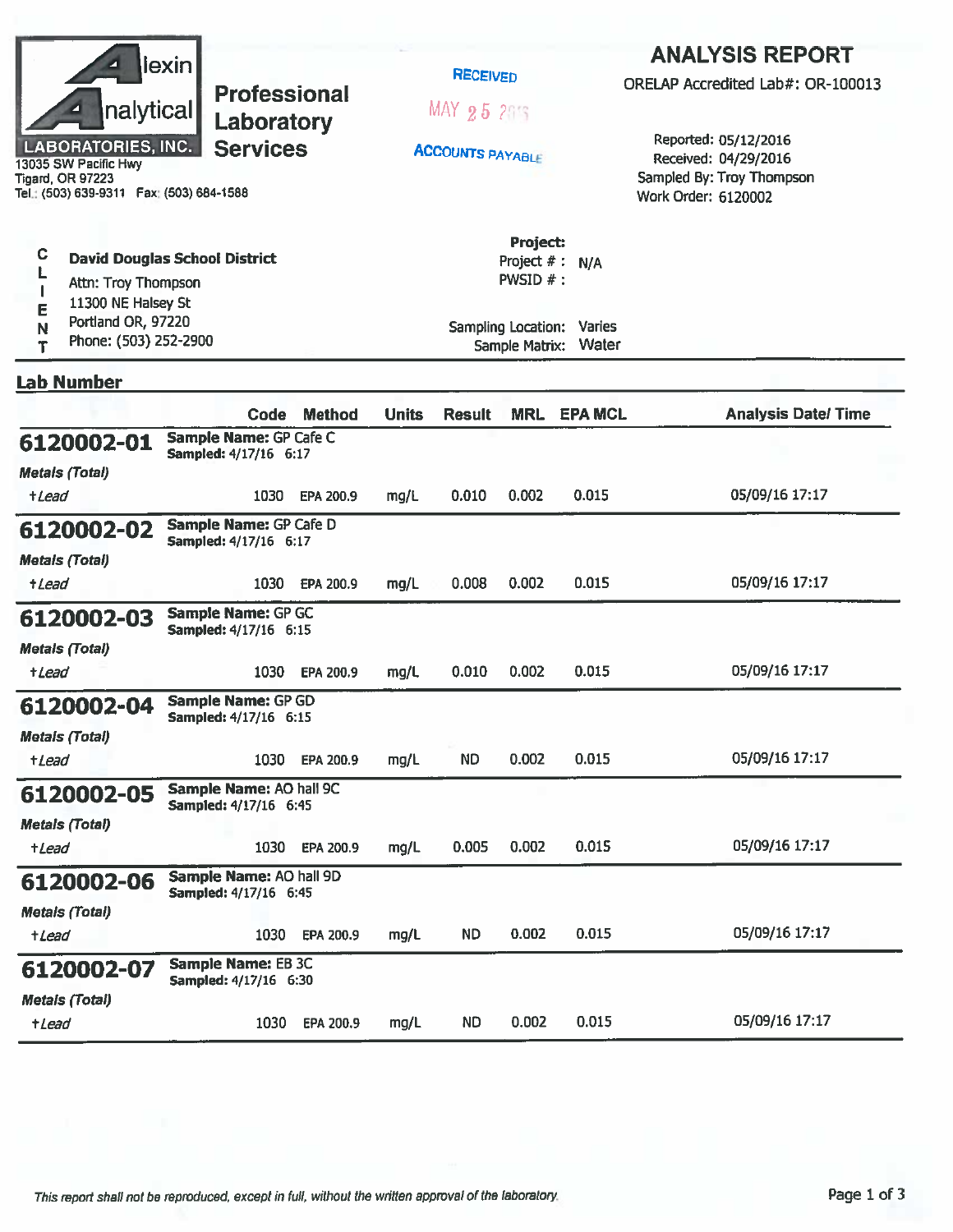|                                                                                              | lexin                                                  |               |                         |                                        |                                    |                                                                          | <b>ANALYSIS REPORT</b>            |  |
|----------------------------------------------------------------------------------------------|--------------------------------------------------------|---------------|-------------------------|----------------------------------------|------------------------------------|--------------------------------------------------------------------------|-----------------------------------|--|
|                                                                                              | <b>Professional</b>                                    |               |                         | <b>RECEIVED</b>                        |                                    |                                                                          | ORELAP Accredited Lab#: OR-100013 |  |
| nalytical<br><b>LABORATORIES, INC.</b>                                                       | Laboratory<br><b>Services</b>                          |               |                         | MAY 25 2016                            |                                    |                                                                          | Reported: 05/12/2016              |  |
| 13035 SW Pacific Hwy<br><b>Tigard, OR 97223</b><br>Tel.: (503) 639-9311  Fax: (503) 684-1588 |                                                        |               | <b>ACCOUNTS PAYABLE</b> |                                        |                                    | Received: 04/29/2016<br>Sampled By: Troy Thompson<br>Work Order: 6120002 |                                   |  |
| C<br><b>David Douglas School District</b><br>Attn: Troy Thompson<br>11300 NE Halsey St       |                                                        |               |                         | Project:<br>Project #: N/A<br>PWSID #: |                                    |                                                                          |                                   |  |
| E<br>Portland OR, 97220<br>N<br>Phone: (503) 252-2900<br>T                                   |                                                        |               |                         | Sample Matrix:                         | Sampling Location: Varies<br>Water |                                                                          |                                   |  |
| <b>Lab Number</b>                                                                            |                                                        |               |                         |                                        |                                    |                                                                          |                                   |  |
|                                                                                              | Code                                                   | <b>Method</b> | <b>Units</b>            | <b>Result</b>                          | <b>MRL</b>                         | <b>EPA MCL</b>                                                           | <b>Analysis Date/Time</b>         |  |
| 6120002-08<br><b>Metals (Total)</b>                                                          | <b>Sample Name: EB 3D</b><br>Sampled: 4/17/16 6:30     |               |                         |                                        |                                    |                                                                          |                                   |  |
| <i><b>+Lead</b></i>                                                                          | 1030                                                   | EPA 200.9     | mg/L                    | <b>ND</b>                              | 0.002                              | 0.015                                                                    | 05/09/16 17:17                    |  |
| 6120002-09                                                                                   | Sample Name: GH 20C<br>Sampled: 4/17/16 6:45           |               |                         |                                        |                                    |                                                                          |                                   |  |
| <b>Metals (Total)</b><br>+ <i>Lead</i>                                                       | 1030                                                   | EPA 200.9     | mg/L                    | 0.095                                  | 0.008                              | 0.015                                                                    | 05/09/16 17:17 MCLE               |  |
| 6120002-10                                                                                   | Sample Name: GH 20D<br>Sampled: 4/17/16 6:45           |               |                         |                                        |                                    |                                                                          |                                   |  |
| <b>Metals (Total)</b><br>+Lead                                                               | 1030                                                   | EPA 200.9     | mg/L                    | 0.003                                  | 0.002                              | 0.015                                                                    | 05/09/16 17:17                    |  |
| 6120002-11                                                                                   | Sample Name: GH CL #1A<br><b>Sampled: 4/17/16 6:50</b> |               |                         |                                        |                                    |                                                                          |                                   |  |
| <b>Metals (Total)</b><br>+Lead                                                               | 1030                                                   | EPA 200.9     | mg/L                    | 0.003                                  | 0.002                              | 0.015                                                                    | 05/09/16 17:17                    |  |
| 6120002-12                                                                                   | Sample Name: GH CL #1B<br>Sampled: 4/17/16 6:50        |               |                         |                                        |                                    |                                                                          |                                   |  |
| <b>Metals (Total)</b>                                                                        |                                                        |               |                         |                                        |                                    |                                                                          |                                   |  |
| +Lead                                                                                        | 1030                                                   | EPA 200.9     | mg/L                    | ND.                                    | 0.002                              | 0.015                                                                    | 05/09/16 17:17                    |  |
| 6120002-13                                                                                   | Sample Name: GH hall 1D<br>Sampled: 4/17/16 6:46       |               |                         |                                        |                                    |                                                                          |                                   |  |
| <b>Metals (Total)</b><br>+Lead                                                               | 1030                                                   | EPA 200.9     | mg/L                    | 0.002                                  | 0.002                              | 0.015                                                                    | 05/11/16 14:46                    |  |
| 6120002-14                                                                                   | Sample Name: GH hall 1C                                |               |                         |                                        |                                    |                                                                          |                                   |  |
| <b>Metals (Total)</b>                                                                        | Sampled: 4/17/16 6:45                                  |               |                         |                                        |                                    |                                                                          |                                   |  |
| +Lead                                                                                        | 1030                                                   | EPA 200.9     | mg/L                    | 0.023                                  | 0.002                              | 0.015                                                                    | 05/11/16 14:46 MCLE               |  |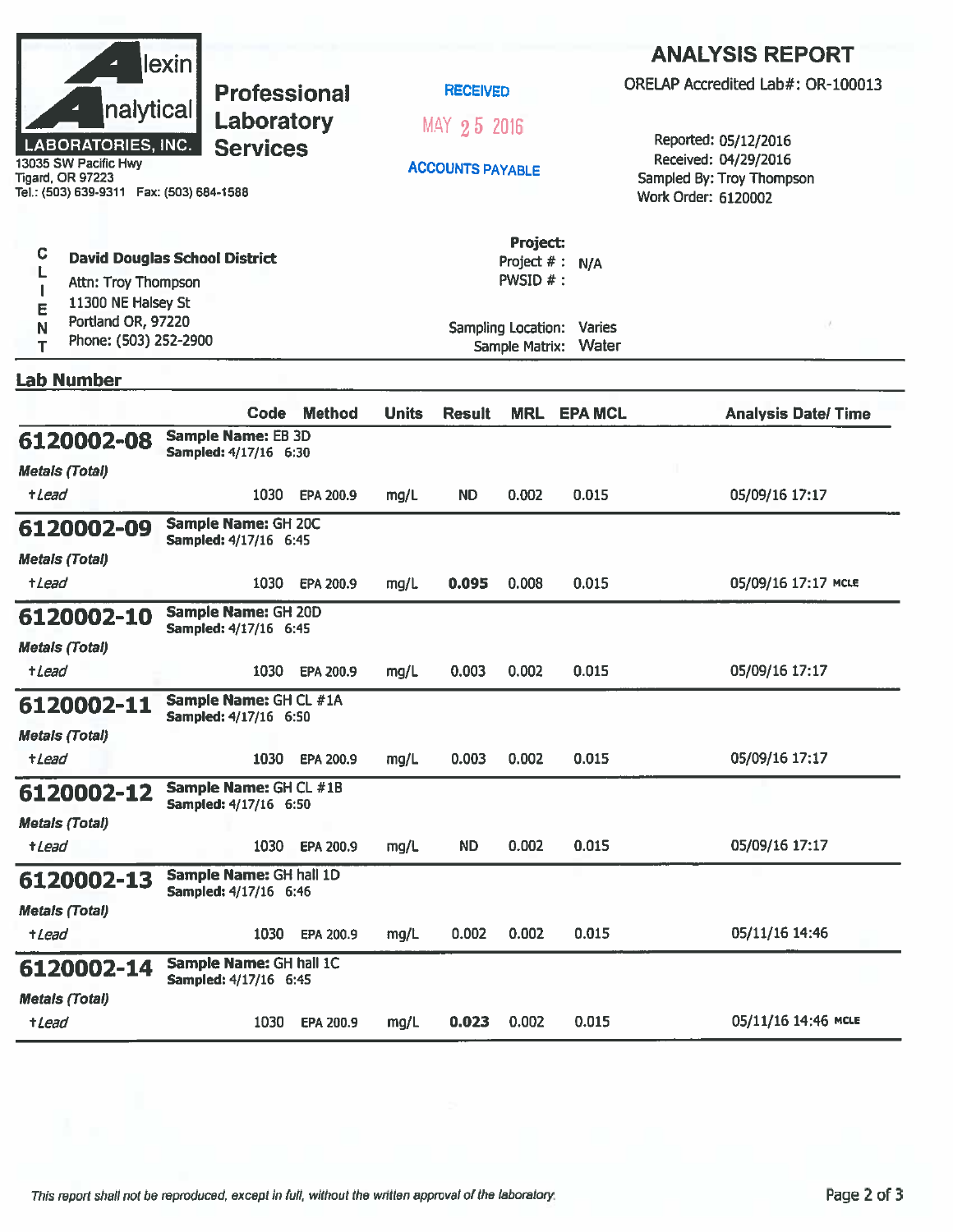| z<br>◢ | lexin                                                                                                                                  | <b>Professional</b> | <b>RECEIVED</b>                              | <b>ANALYSIS REPORT</b><br>ORELAP Accredited Lab#: OR-100013                                      |  |  |
|--------|----------------------------------------------------------------------------------------------------------------------------------------|---------------------|----------------------------------------------|--------------------------------------------------------------------------------------------------|--|--|
|        | nalytical                                                                                                                              | Laboratory          | $MAX$ 25                                     |                                                                                                  |  |  |
|        | LABORATORIES, INC.<br><b>Services</b><br>13035 SW Pacific Hwy<br><b>Tigard, OR 97223</b><br>Tel.: (503) 639-9311   Fax: (503) 684-1588 |                     | <b>ACCOUNTS PAYAREL</b>                      | Reported: 05/12/2016<br>Received: 04/29/2016<br>Sampled By: Troy Thompson<br>Work Order: 6120002 |  |  |
| c<br>Е | <b>David Douglas School District</b><br>Attn: Troy Thompson<br>11300 NE Halsey St                                                      |                     | Project:<br>Project $# : N/A$<br>PWSID $#$ : |                                                                                                  |  |  |

Sampling Location: Varies

Sample Matrix: Water

Portland OR, 97220  $\mathbb N$ 

Phone: (503) 252-2900  $\mathsf T$ 

#### **Lab Number**

MCLE This analyte exceeds the MCL limit.

 $ND = None$  detected at the MRL  $\Box$  MRL = Minimum Reporting Limit  $MCL =$  Maximum Contamination Limit +All procedures for this analysis are accredited in accordance with NELAP standards.

Approved by

Adriana Gonzalez-Gray This report shall not be reproduced, except in full, without the written approval of the laboratory.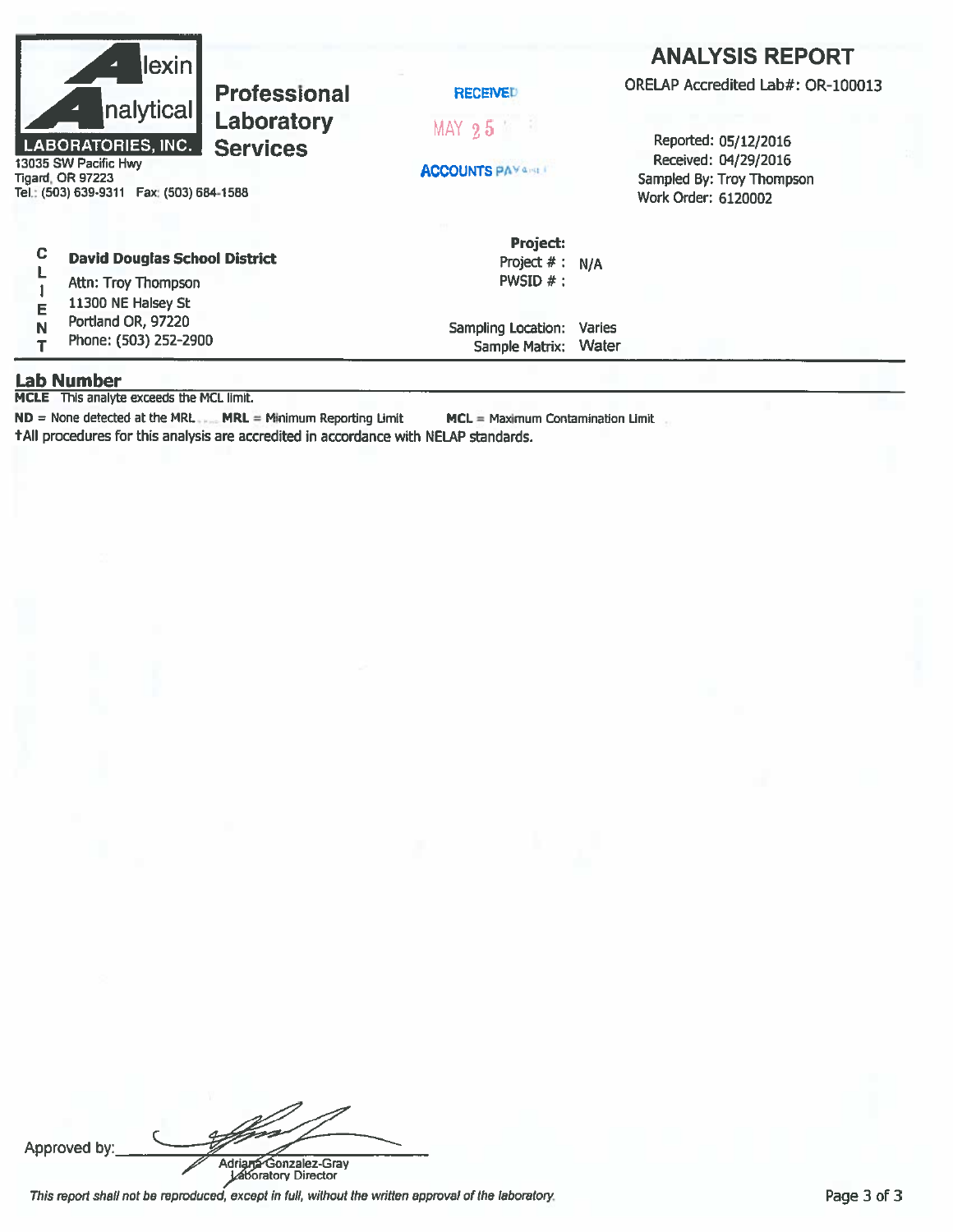

**Professional** Laboratory **Services** 

### **ANALYSIS REPORT**

ORELAP Accredited Lab#: OR-100013

Reported: 11/11/2013 Received: 10/31/2013 Sampled By: Work Order: 3304008

Tel.: (503) 639-9311 Fax: (503) 684-1588

- $\mathbf C$ **David Douglas School District** L
- Attn: David Callaway  $\mathbf{I}$
- 2900 SE 122nd E

**Tigard, OR 97223** 

- Portland OR, 97236  $\overline{\mathsf{N}}$
- Phone: (503) 252-2900  $\mathbf{T}$

Project: -Project  $# : N/A$ PWSID  $#$  : -PO #: 140989

Sampling Location: Alice Ott Sample Matrix: Drinking Water

| <b>Lab Number</b><br>3304008-01 | <b>Sample Name</b><br>RTA09A            |               | <b>Sampled: 10/30/13 7:46</b> |               |            | <b>Sample Composition:</b> |                               |                                                  |
|---------------------------------|-----------------------------------------|---------------|-------------------------------|---------------|------------|----------------------------|-------------------------------|--------------------------------------------------|
| Metals (Total)                  | Code                                    | <b>Method</b> | <b>Units</b>                  | <b>Result</b> | <b>MRL</b> | <b>EPA MCL</b>             | <b>Secondary</b><br>Standard* | <b>Analysis Date/Time</b>                        |
| $t$ Lead                        | 1030                                    | EPA 200.9     | mg/L                          | 0.021         | 0.002      | 0.015                      |                               | 11/06/13 13:53 MCLE                              |
| <b>Lab Number</b><br>3304008-02 | <b>Sample Name</b><br><b>RTA09B</b>     |               | Sampled: 10/30/13 7:47        |               |            | <b>Sample Composition:</b> |                               |                                                  |
| Metals (Total)                  | Code                                    | <b>Method</b> | <b>Units</b>                  | <b>Result</b> | <b>MRL</b> | <b>EPA MCL</b>             | <b>Secondary</b><br>Standard* | <b>Analysis Date/Time</b>                        |
| $t$ <i>Lead</i>                 | 1030                                    | EPA 200.9     | mg/L                          | 0.005         | 0.002      | 0.015                      |                               | 11/06/13 13:53                                   |
| <b>Lab Number</b><br>3304008-03 | <b>Sample Name</b><br><b>RTAOHALL9A</b> |               | Sampled: 10/30/13 7:48        |               |            | <b>Sample Composition:</b> |                               |                                                  |
| Metals (Total)                  | Code                                    | <b>Method</b> |                               |               |            |                            | <b>Secondary</b>              |                                                  |
|                                 |                                         |               | <b>Units</b>                  | <b>Result</b> | <b>MRL</b> | <b>EPA MCL</b>             |                               |                                                  |
| tLead                           | 1030                                    | EPA 200.9     | mg/L                          | 0.028         | 0.002      | 0.015                      | Standard*                     | <b>Analysis Date/Time</b><br>11/06/13 13:53 MCLE |
| <b>Lab Number</b><br>3304008-04 | <b>Sample Name</b><br><b>RTAOHALL9B</b> |               | <b>Sampled: 10/30/13</b>      | 7:50          |            | <b>Sample Composition:</b> |                               |                                                  |
| Metals (Total)                  | Code                                    | <b>Method</b> | <b>Units</b>                  | <b>Result</b> | <b>MRL</b> | <b>EPA MCL</b>             | Secondary<br>Standard*        | <b>Analysis Date/Time</b>                        |

This report shall not be reproduced, except in full, without the written approval of the laboratory.